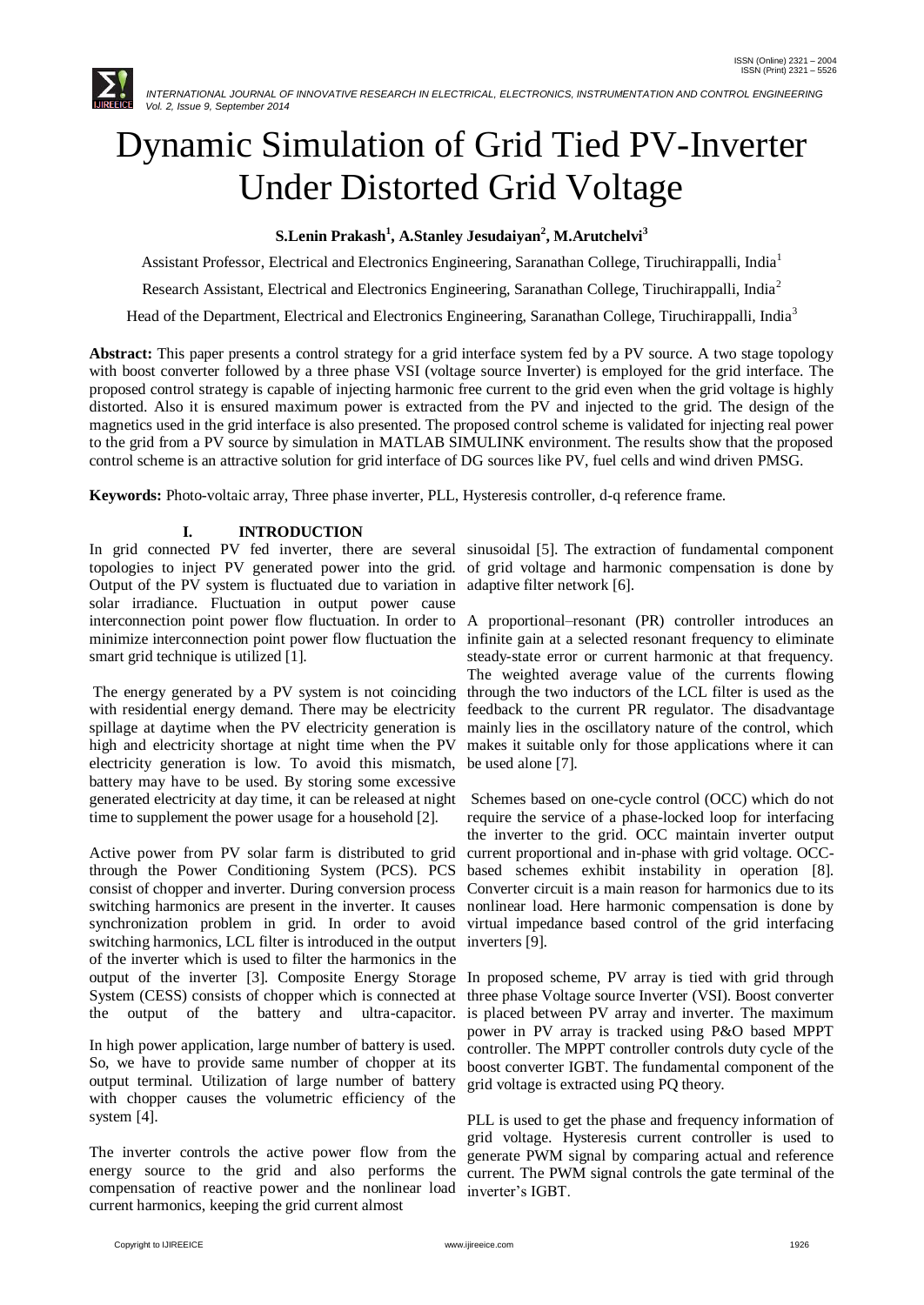

The rest of the paper organized as follows: Section II corresponds to Maximum Power Point (MPP). The discuss the description of the system, Section III explains maximum power tracking mechanism makes use of an the control strategy for grid connected PV array fed inverter, Section IV explains the design of interfacing based on the principle of impedance matching between inductance and Section V explains the simulation of grid load and PV module, which is necessary for maximum connected PV array fed inverter.

## **II. DESCRIPTION OF SYSTEM**

When light shines on a solar cell, photovoltage is coupling fields for energy devices. The most significant generated. The generated voltage across the solar cell can part of the voltage drop in the line reactance is due to the drive the current in an external circuit and therefore, can variation in consumption of grid current. The reactive deliver power. In order to collect the energy of a photon in the form of electrical energy through solar cell, the following series of actions should take place: (a) Increase in the potential energy of carriers, (b) Separation of carriers.

Among these, task (a) is performed efficiently by a The control scheme applied for inverter control having semiconductor material. Semiconductor material possesses four stages. In first stage, Phase Locke Loop (PLL) is used energy levels separated from each other. On absorption of to get the phase and frequency information of grid voltage. a photon, the difference in energy level results in an PLL keeps an output signal synchronized with a reference increase in the potential energy of electrons, and also input signal in frequency and phase. In second stage PQ keeps the excited electrons in the higher energy level for a theory also known as park transformation is used to extract longer period than its relaxation time to the ground state in the fundamental component of the grid voltage. The the valence band. This increases the probability of charge separation and extraction of work from the device.

In order to perform task (b), separation of charge carriers, asymmetry in the semiconductor device is required. Asymmetry should be such that the generated electronhole pairs should get separated from each other. grid current. The PWM output of the hysteresis controller Combination of P-type semiconductor and an N-type has is the gate signal for inverter's IGBT gate terminal. Fig.1 such asymmetry which provides a built-in electric field at shows the block diagram of grid connected PV array fed the junction. When light shines on a solar cell, a large inverter. number of electron hole pairs are created. Due to asymmetry in the P-N junction, the generated electrons tend to flow from N-side to P-side, resulting in the separation of the charge carriers which can flow in the external circuit delivering the work to the load. In this way, use of P-N junction makes it possible to convert light energy into electrical energy [10].

Solar PV generates direct current electricity from solar insolation. However, the grid connected application requires that the DC is converted into AC before the power can be fed into the grid. In proposed scheme three phase Voltage Source Inverter (VSI) is used to convert PV-DC power to AC power.

Whenever a solar PV module is used in a system, its operating point is decided by the load to which it is connected. Also since solar radiation falling on a PV module varies throughout the day, the operating point of module also changes throughout the day. To extract maximum power from the PV array, a DC-DC converter is used between PV array and the inverter. Here boost type DC-DC converter is used to provide output voltage greater than the PV source voltage.

The duty cycle of the boost converter is controlled to impose optimum voltage across the PV array which

algorithm and an electronic circuitry. The mechanism is power transfer. The impedance matching is done by changing the duty cycle of the boost converter. The reactive power is essential for creating the needed component in the line current is eliminated by series compensated network. In grid connected system series inductor is used as static Var compensator. The series inductor draw lagging current and it is also known as absorbers of reactive power.

fundamental component of the grid voltage is called as reference voltage. In third stage, the reference current algorithm generates reference current for desired power injection. In fourth stage, hysteresis current control technique is used to generate pulse width modulated (PWM) signal by comparing reference current and actual



Fig.1. Block diagram of grid connected PV array fed inverter.

#### **III. CONTROL STRATEGY FOR GRID CONNECTED PV ARRAY FED INVERTER**

In this section control technique applied for grid connected PV array fed inverter has been discussed in following four stages.

- MPPT controller.
	- Park transformation with PLL.
- Reference current generation.
- Hysteresis current controller.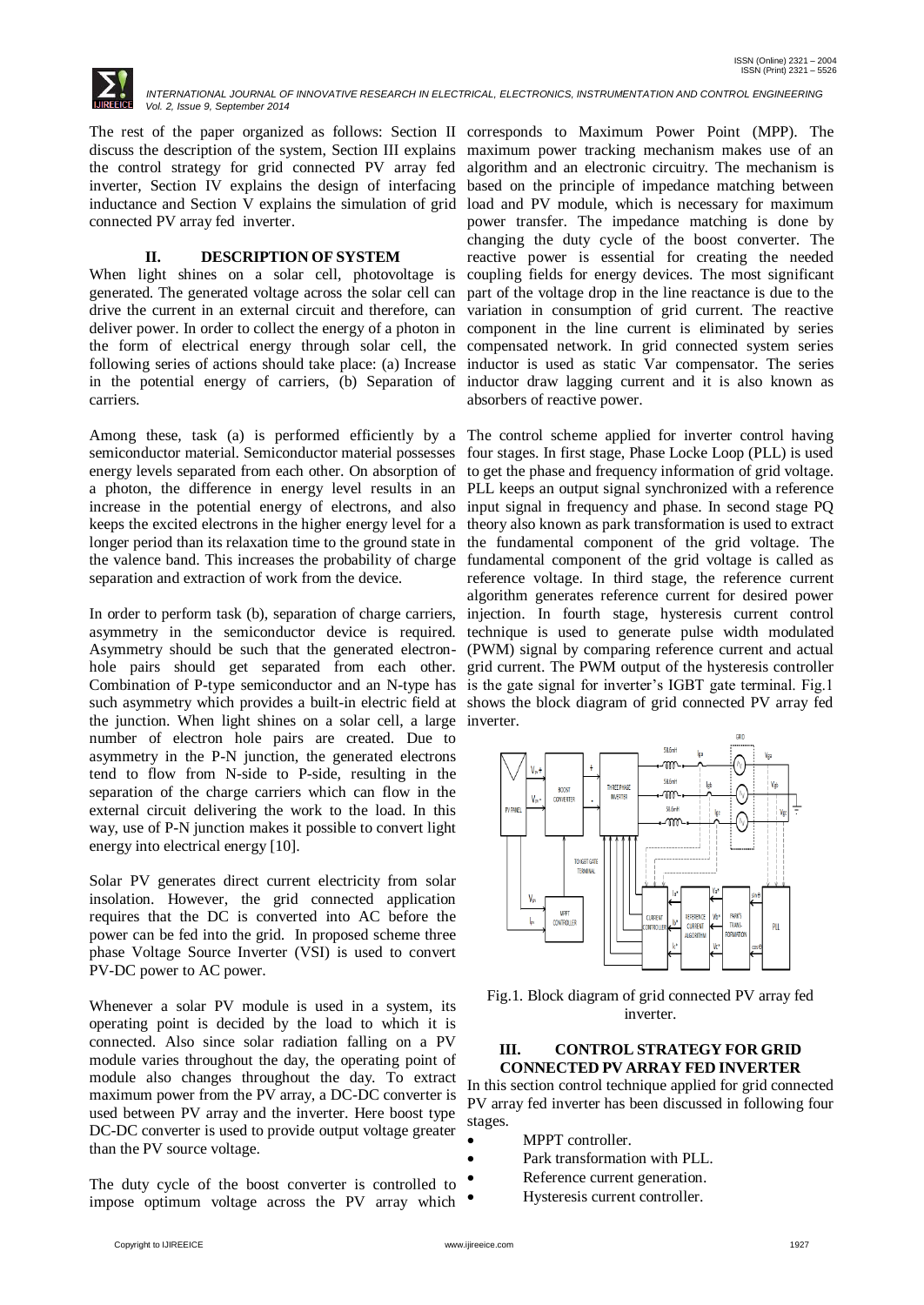

#### *A. MPPT Controller(P&O Algorithm)*

are implemented for obtaining maximum power transfer. Some of the popular schemes are the hill climbing method, method, modified hill climbing method, system oscillation method and the ripple correlation method. Energy extracted from the PV source through MPPT should be either utilized by a load or stored in some form. In view of this, grid connected PV systems are very popular as they do not have any storage requirement since the grid can absorb any amount of PV energy tracked.

The most popular algorithm is the hill climbing method also known as Perturb & Observe (P&O) method. In proposed scheme it is applied by perturbing the duty cycle"*d*" at regular intervals and by recording the resulting array current and voltage values, thereby obtaining the power. Once the power is known, a check for the slope of the PV curve or the operating region is carried out and then the change in' $d'$  is effected in a direction so that the operating point approaches MPP on the power-voltage characteristic. The algorithm of this scheme is described below along with the help of mathematical expressions (1) to (3). Fig.2 shows the flowchart of the P&O algorithm.



Fig.2. Flowchart for P&O based MPPT algorithm. In the voltage source region,

$$
\frac{\partial P_{\rho V}}{\partial V_{\rho V}} > 0 \Rightarrow d = d + \Delta d; \tag{1}
$$

In the current source region,

$$
\frac{\partial P_{PV}}{\partial V_{PV}} < 0 \Rightarrow d = d - \Delta d; \tag{2}
$$

At MPP,

$$
\frac{\partial P_{\rho V}}{\partial V_{\rho V}} = 0 \Longrightarrow d = d; (or)\Delta d = 0; \tag{3}
$$

#### *B. Park Transformation with PLL*

In park transformation fundamental component of the grid voltage is extracted in three stages. In first stage, time The relay network error signal is compared with band varying grid voltage (Vg*abc*) is converted into time invariant voltage (Vdq0) through abc-dq0 transformation to -0.2. Here 0.2 is upper band limit and -0.2 is lower block. Equation (4) to (6) explains the operation of abc-band limit. Output of relay is 1 when error is equal to

$$
V_d = \frac{2}{3} * [v_a * sin(\omega t) + v_b * sin(\omega t - \frac{2\pi}{3}) + v_c * sin(\omega t + \frac{2\pi}{3})]
$$
 (4)

$$
V_q = \frac{2}{3} * [v_a * \cos(\omega t) + v_b * \cos(\omega t - \frac{2\pi}{3}) + v_c * \cos(\omega t + \frac{2\pi}{3})]
$$
(5)

$$
V_0 = \frac{2}{3} * [v_a + v_b + v_c]
$$
 (6)

In second stage, the time invariant signal is averaged by grid frequency. Here harmonics in the time invariant signal is averaged. In third stage, time invariant signal is converted into time varying signal by transforming dq0 signal into abc reference frame. Equation (7) to (9) explains the operation of abc-dq0 transformation block. By this way the fundamental component of grid voltage is extracted and this is also called as reference voltage (Vabc\*)

$$
V_a = \frac{2}{3} * [v_d * sin(\omega t) + v_q * cos(\omega t) + v_0]
$$
 (7)

$$
V_b = \frac{2}{3} * [v_d * sin(\omega t - \frac{2\pi}{3}) + v_q * cos(\omega t - \frac{2\pi}{3}) + v_0]
$$
 (8)

$$
V_c = \frac{2}{3} * [v_d * sin(\omega t + \frac{2\pi}{3}) + v_q * cos(\omega t + \frac{2\pi}{3}) + v_0]
$$
 (9)

PLL is used to analyse phase information of the three phase voltage. In proposed scheme PLL can be implemented using MATLAB simulink tool.

## *C. Reference Current Generation Technique*

The reference current algorithm generates reference current for desired power injection. Equation (10) to (12) is used to derive reference current from reference voltage. Reference power is the desired amount power injection to grid.

$$
i_a^* = \frac{p_{ref} \cdot v_a^*}{v_a^{*2} + v_b^{*2} + v_c^{*2}}
$$
 (10)

$$
i_b^* = \frac{p_{ref} \cdot v_b^*}{v_a^{*2} + v_b^{*2} + v_c^{*2}}
$$
 (11)

$$
i_c^* = \frac{p_{ref} \nu_c^*}{\nu_a^{*2} + \nu_b^{*2} + \nu_c^{*2}}
$$
 (12)

#### *D. Hysteresis Current Controller*

Hysteresis current controller is used to generate PWM pulse according to difference between actual and reference current. In this controller, reference current is subtracted with actual current. The difference in two signals makes error signal which is given to relay network.

limit. Band limit is chosen as 2% of grid current that is 0.2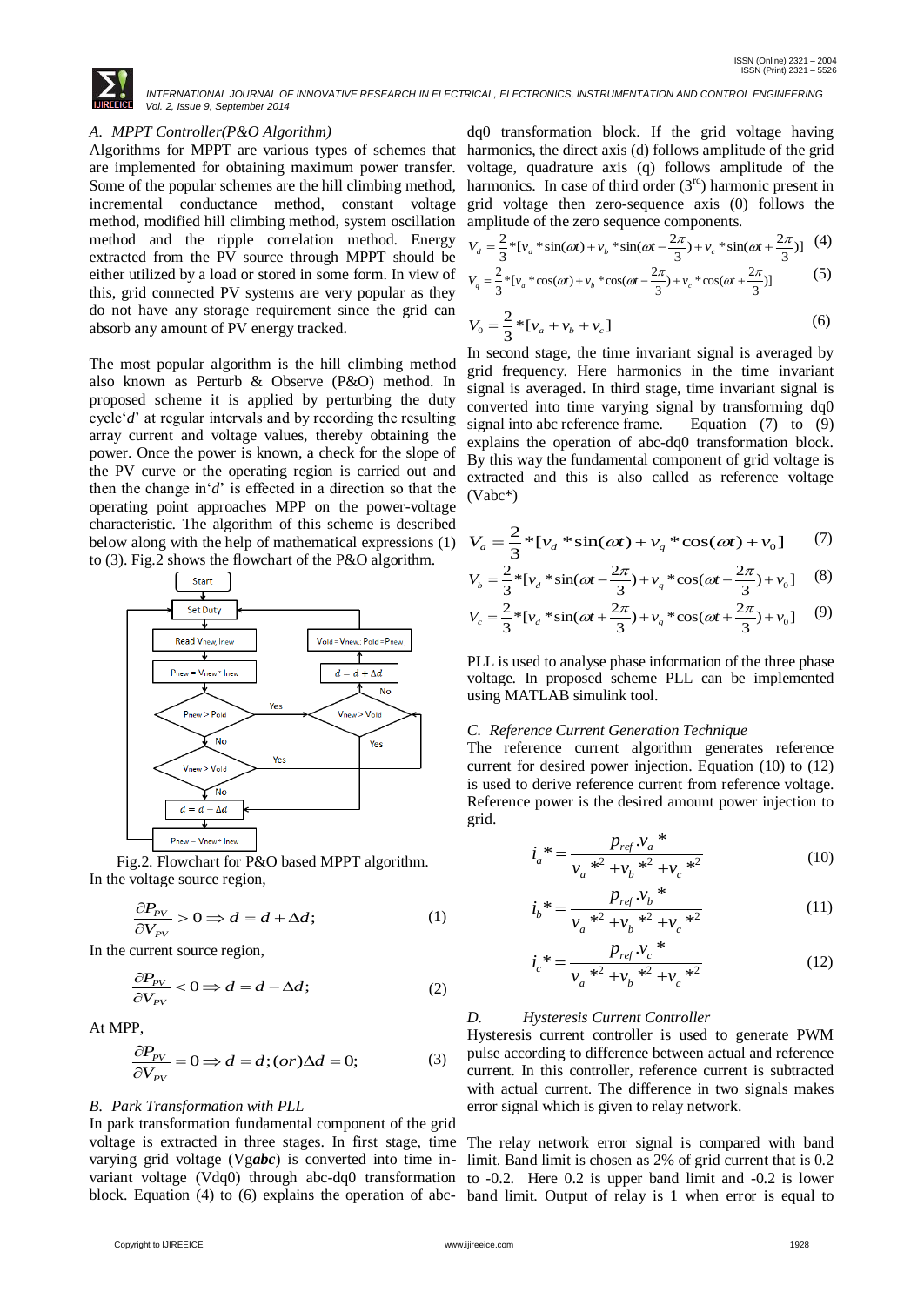

upper limit (0.2) and -1 when error is equal to lower limit From the equivalent circuit, the PV current is given by  $(-0.2)$ .

Output relay network is compared with zero and produce corresponding PWM signal. Here, output from relay is compared with two conditions. That is, output of relay greater than zero and output of relay less than zero. If output is greater than zero corresponding PWM pulse is given to gate terminal of IGBT1 and output is less than zero is given to gate terminal of IGBT4.

TABLE I Design details of the system.

| Grid line-line voltage      | 400V |
|-----------------------------|------|
| Grid phase voltage          | 240V |
| DC link voltage             | 650V |
| Grid Frequency              | 50Hz |
| Maximum switching frequency | 5KHz |
| Current limit $(\Delta i)$  | 04   |

#### **IV. DESIGN OF MAGNETICS**

The most significant part for the voltage drop in the line reactance is due to the variation in consumption of grid current. The reactive component in the line current is eliminated by series compensated network. In grid connected system series inductor is used as static Var (reactive power) compensator. The series inductor draw lagging current and it is also known as absorbers of reactive power. The value of series inductance is calculated using equation (13). In equation (13) DC link voltage (Vdc) is calculated in terms of grid voltage (*e*b) with inductor (L) and current band limit  $(\Delta i)$ .

$$
V_{dc} = L\frac{\Delta i}{\Delta t} + e_b \tag{13}
$$

$$
L = \frac{V_{dc} - e_b}{2 \cdot f_s \cdot \Delta i} \tag{14}
$$

The equation (14) is derived from equation (13) which is used to derive series inductance value (L). The switching frequency (fs) is the frequency to switch from OFF state to ON state which is 5 KHz. Table 1 shows the design details of the system. Substitute the tabulated values in equation (14) we get series inductance value as 62.5mH.

#### **V. SIMULATION AND RESULTS**

In this section simulation of grid connected PV array fed inverter is presented. The fig.3 shows the overall simulation diagram of grid connected PV array fed inverter. Fig.4 shows the subsystem of PV array circuit. In proposed scheme, PV array modeling based on equation (15) to (20). Model calculates the short circuit current (Isc), Current through the diode (Id), Open circuit voltage (Voc) and Maximum power (Pm) during variation in Temperature (T) and Irradiance (Q). Series resistance (Rs) values depend on Temperature (T) and Irradiance (Q). Using equation (20) we found (Rs) values for different irradiance and temperature condition. Fig.5 shows the waveform of Fig.5. Waveform for maximum power transferred from PV maximum power transferred from PV array.

 $I_{pv} = I_{sc} - I_d$ (15)

The current flowing through the diode is given by

$$
I_d = 10^{-9} I_{sc} \exp \frac{20.7}{V_{oc}} (V_{pv} + I_{pv} R_s)
$$
 (16)

Variation in open circuit voltage is given as follows,

$$
V_{oc} \cong V_{oc} (1 - \gamma \Delta T) \ln(l + \beta \Delta Q) \tag{17}
$$

Variation in short circuit current is given as follows,

$$
I_{sc}(Q,T) \cong I_{sc}Q(1+\alpha\Delta T) \tag{18}
$$

Variation in maximum power is given as follows,

$$
P_m(Q,T) \cong P_m \frac{I_{sc}(Q,T)V_{oc}(Q,T)}{V_{oc}I_{sc}} \tag{19}
$$

Updated series resistance is given as  
\n
$$
R_{se}(Q,T) \cong \frac{P_m(Q,T)}{I_m^2(Q,T)} - \frac{V_{oc}(Q,T)}{20.7[I_{sc}(Q,T) - I_m(Q,T)} \qquad (20)
$$



Fig.3. Simulation of grid connected PV array fed inverter.



Fig.4. Sub-system for PV array circuit.



array.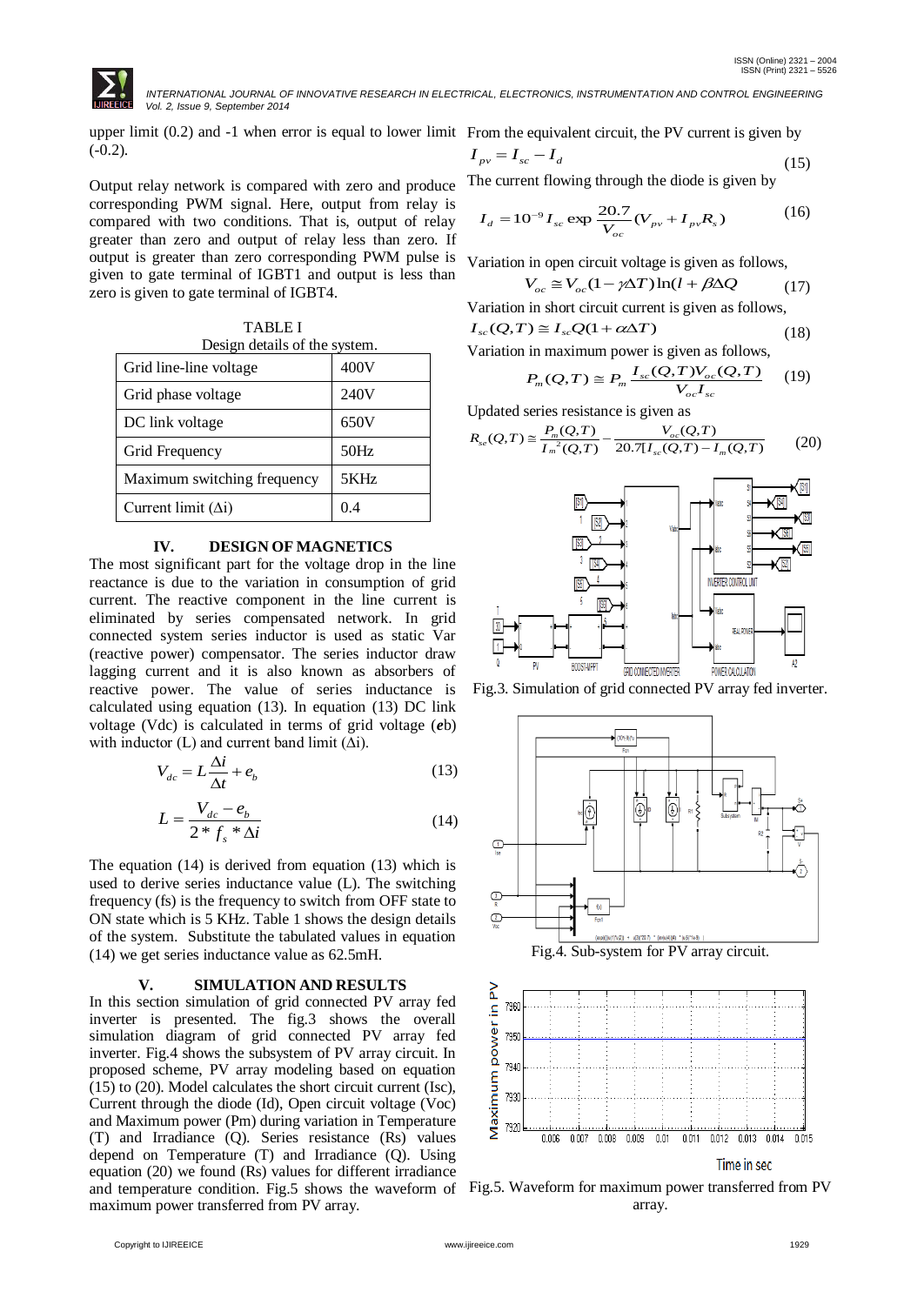



Fig.6. Sub-system for boost converter with MPPT controller.



Fig.6 shows subsystem of boost converter with MPPT controller. Here gate terminal of the boost converter IGBT is controlled by MPPT controller. The operation of P&O based MPPT controller is explained in section 3. Fig.7 shows the maximum power tracked in MPPT controller. The output voltage of boost converter (or) DC link voltage is shown in fig.8. The subsystem of grid tied inverter is shown in fig.9. In proposed scheme, grid having  $3<sup>rd</sup>$  and  $5<sup>th</sup>$ order harmonics. Fig.10 shows the grid voltage waveform. In fig.11 frequency spectrum of corresponding grid voltage is shown. Here grid voltage having 20% of THD. Fig.12 shows the subsystem of park transformation.

The output voltage of abc-dq0 reference frame is shown in fig.13. Here direct axis follows amplitude of the grid rms voltage. Quadrature axis follows amplitude of the harmonics in the grid voltage. Zero sequence axis follows the amplitude of the  $3<sup>rd</sup>$  order harmonic in the grid voltage. The output waveform of dq0 to average dq0 is shown in fig.14. The reference voltage waveform is shown in fig.15.Here fundamental component of the grid voltage extracted using PQ theory. The reference current is derived from reference voltage which is shown in fig.16. The actual grid current is shown in fig.17. In grid connected PV array fed inverter scheme, reference and actual grid current should be IN PHASE with them. Fig.18 shows the synchronization of reference and actual current.

The frequency spectrum of the grid current (actual) is shown in fig.19. In proposed method, grid current have been 3.26% THD. The hysteresis current controller compares actual and reference grid current. The corresponding error signal is given to relay network which is explained in section III. The simulation diagram of hysteresis current controller is shown in fig.20. The output of hysteresis current controller is PWM signal which is connected to the inverter"s IGBT gate terminal. The power injected to the grid is shown in fig.21. Now power injected to the grid is same as to the maximum power tracked by the MPPT controller.



Time in sec

Fig.8. waveform of boost converter output voltage (or) DC link voltage



Fig.9. Sub-system for grid tied inverter





Fig.11. Frequency spectrum of the grid voltage.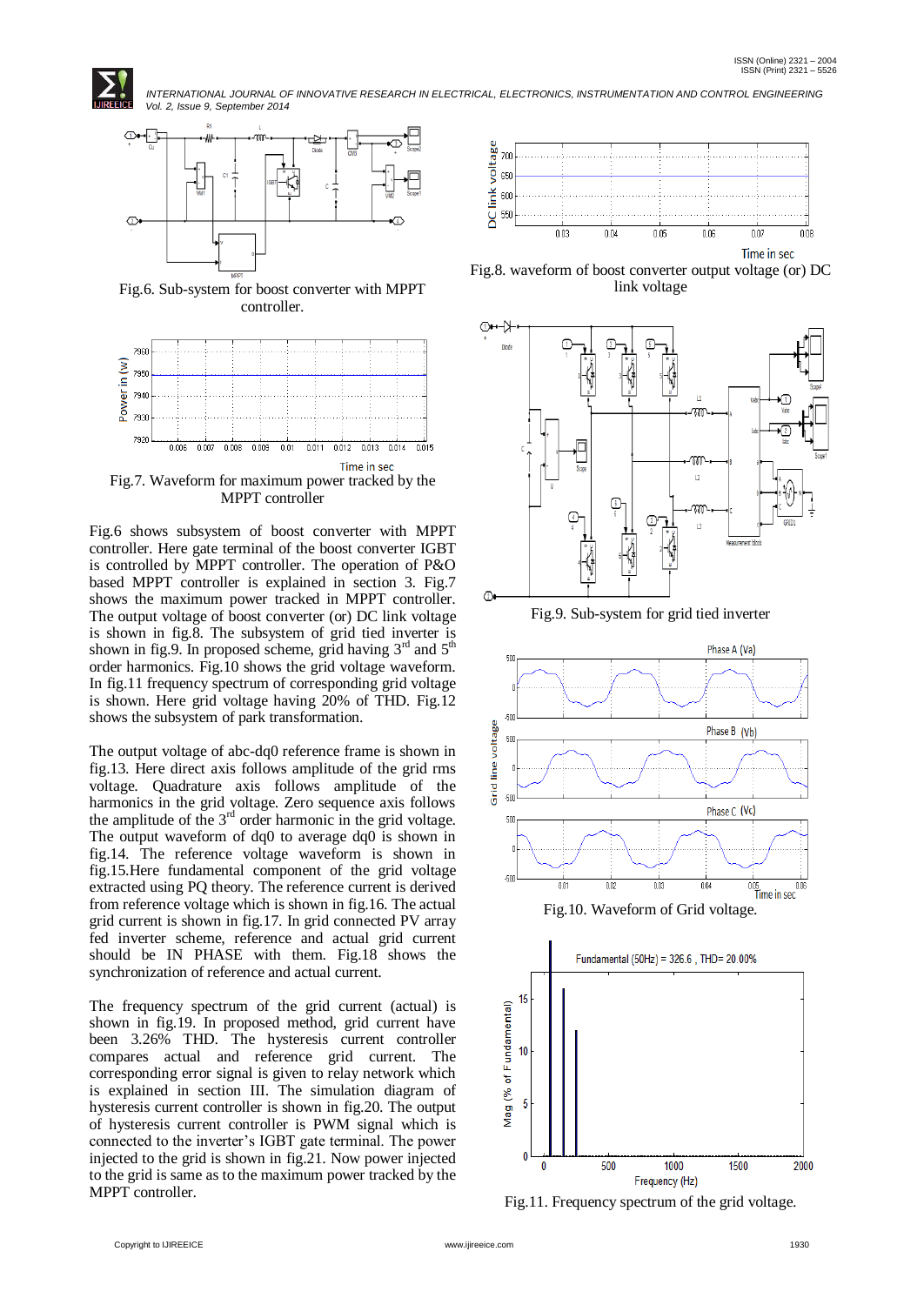



Fig.12. Sub System for PARK transformation.



Fig.13. Output waveform of abc-dq0 transformation.



Fig.14. Output waveform of dq0-average dq0 signal.



Fig.15. Output waveform of average dq0 to reference voltage.



Fig.16. Output waveform of reference current technique.



Fig.17. Waveform of actual Grid current.



Fig.18. Waveform for reference and actual current synchronization.



Fig.19. Frequency spectrum of the grid current.